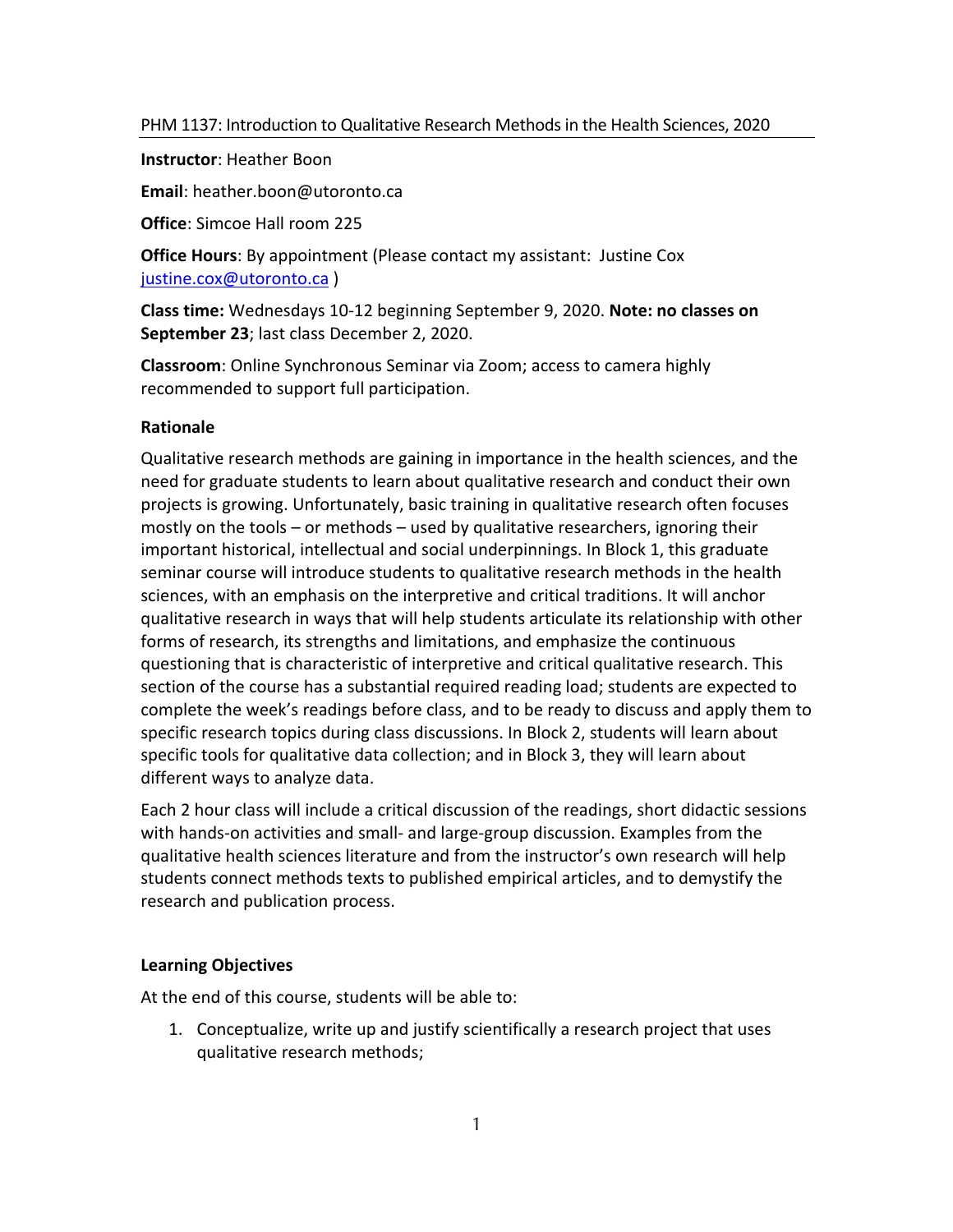- 2. Articulate how interpretive and critical qualitative research traditions differ from other forms of research in the health sciences, including quantitative and postpositivistic traditions;
- 3. Evaluate the rigour of qualitative research methods in health sciences research.

Specific learning objectives for each session are provided in this syllabus.

#### **Expectations for the Course:**

In this course we will occasionally discuss controversial social and political issues, so be prepared. The atmosphere of the class should be as conducive as possible to positive inquiry and the free exchange of ideas. Please be considerate of other opinions and beliefs, even if you do not agree with them, but also feel free to express your own opinions if you can do so respectfully. Respect also includes being prompt to class, finishing course work by due dates, refraining from interrupting others, and giving full attention to your fellow students and the professor. I do not tolerate rudeness, slurs, or personal attacks. Violation of these expectations will result in a significant lowering of your participation grade or, if necessary, more substantial penalties. See the Code of Student Conduct for more information.

#### **Accessibility:**

Students with diverse learning styles and needs are welcome in this course. In particular, if you have a disability or health consideration that may require accommodations, please feel free to approach me and/or the Accessibility Services Office as soon as possible. The Accessibility Services staff are available by appointment to assess specific needs, provide referrals and arrange appropriate accommodations. The sooner you let them and me know your needs, the quicker we can assist you in achieving your learning goals in this course. (From Accessibility Office, U of T)

#### **Scheduling and Format of Assessments**

# **Assessment # 1: Asking a qualitative research question and drafting objectives (10% of Final Grade)**

#### *Description: See Details in Assignment #1 on Quercus*

*Before class* **on Session 3 (September 30, 2020**), students will submit their tentative research question and 2-4 objectives on Quercus in preparation for the final research proposal. Students who miss this class are also responsible for submitting their research question and objectives on Quercus by that time. Feedback will be given to help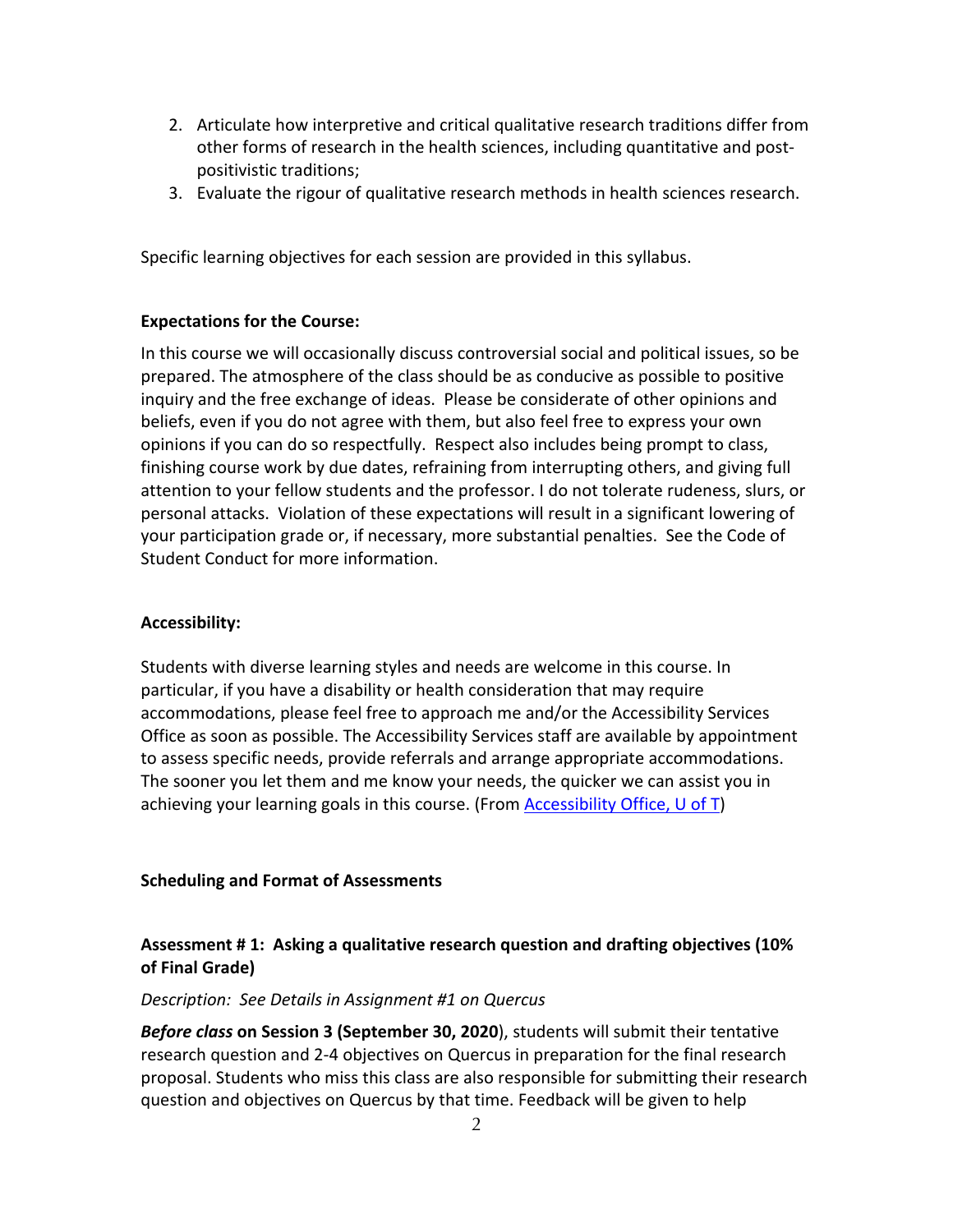students refine their project and identify the kind of data collection approaches that might be most appropriate. Approval of the research question and objectives is required before moving forward with the proposal.

#### **Due on Wednesday September 30, 2020 before 10 am**

#### **Assessment # 2: Interview Assignment (30% of Final Grade)**

#### *Description: See Details in Assignment #2 on Quercus*

Each student will interview a fellow student and be interviewed by a fellow student using an interview guide we create together in class. Each student will then write a reflection on what they learned being the interviewer compared with what they learned from being interviewed and will submit this reflection on Quercus *before class* **on November 4, 2020.** Students are expected incorporate concepts discussed in the readings and class materials and to work independently on their reflections.

#### **Due on Wednesday, November 4, 2020 before 10 am**

#### **Assignment #3: Final research proposal (45% of Final Grade)**

#### *Description: See Details in Assignment #3 on Quercus*

As their final project, students will submit a 10-page research proposal that builds upon the knowledge and skills acquired during this course. The proposal will include a research question, short literature review, consideration of the project's paradigm and theory (if applicable), description of methods, and a plan for data analysis. It is expected that students consider the recommended materials pertinent to their chosen method. Students are encouraged to team up with colleague(s) to gather feedback and revise their proposal.

#### **Due Wednesday, December 9, 2020 at noon**

#### **In-class participation (15% of Final Grade)**

#### *Description:*

This is a graduate seminar course and students are expected to come to class prepared and engage in conversations during the class. Students will be evaluated not merely on attendance, but on their substantive participation to class discussions. In addition, each student will be expected to volunteer to be a formal "discussant" of 2-3 required readings during the course. Full credit will be given for demonstration of critical understanding of the materials. Please contact the instructor if you will miss a class and arrange with a classmate to obtain notes.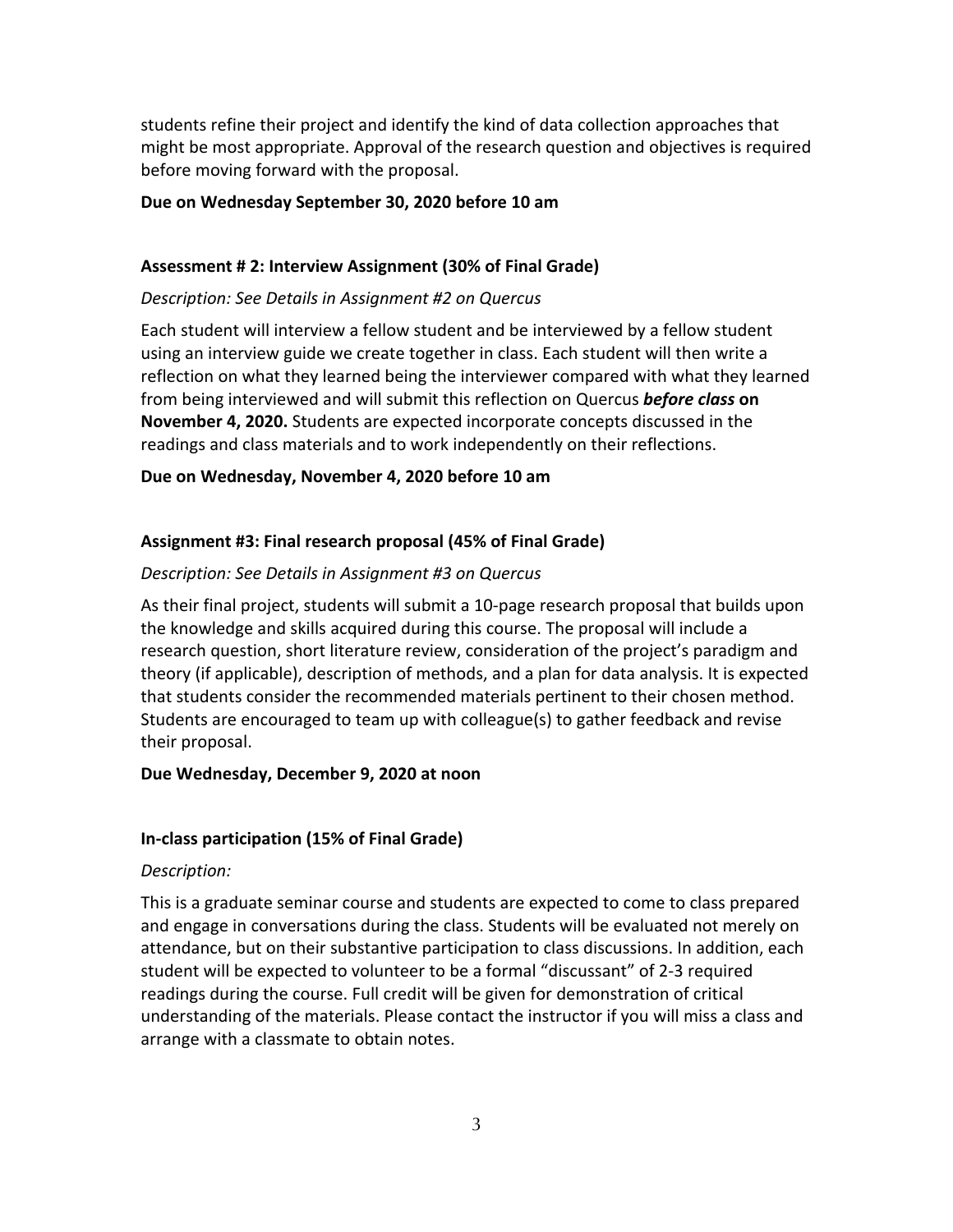## **Late Assignments:**

Note that late assignments will be penalized by 5% every 24 hours, starting immediately after the due time, including evenings and weekends. Any assignment submitted after the agreed-upon date and time will be considered late. For example, the interview assignment is due on November 4, before 10 am. Assignments submitted between 10:01 am on Nov 4<sup>th</sup> and 9:59 am on Nov 5<sup>th</sup> will be graded and then 5% will be deducted; assignments submitted between 10:01 am on Nov 5<sup>th</sup> and 9:59 am on Nov 6<sup>th</sup> assignments will be graded and then 10% will be deducted from the grade for the assignment etc.

# **Submitting Assignments**

Students should submit assignments directly to Quercus. Please use Times New Roman size 12 and a line spacing of 1.5 for all your assignments. All margins should be 1 inch. Consistency in citation style is expected, and preference is given to Chicago or Vancouver styles. Use of a citation software is recommended. Please feel free to discuss with the instructor if you want suggestions. This is a good investment for your academic career.

In preparation for the final research proposal, students are encouraged to work with classmates, and to meet with the instructor. In the interest of fairness, note that the instructor will not provide comments on draft proposals, and that students are not expected to have their work revised by their Master's or PhD supervisors beforehand.

# **Use of computers/cameras**

This is an online, synchronous course offering that uses the Zoom platform. You will need access to a computer and the internet. It is highly recommended that you have the option of using a camera. Cameras are recommended (but not required).

# **Recommended e-Text**

We will be using videos from the Centre for Critical Qualitative Health Research e-book *Learning and Teaching Qualitative Research in Ontario: A Resource Guide*: http://qualitativeresearchontario.openetext.utoronto.ca/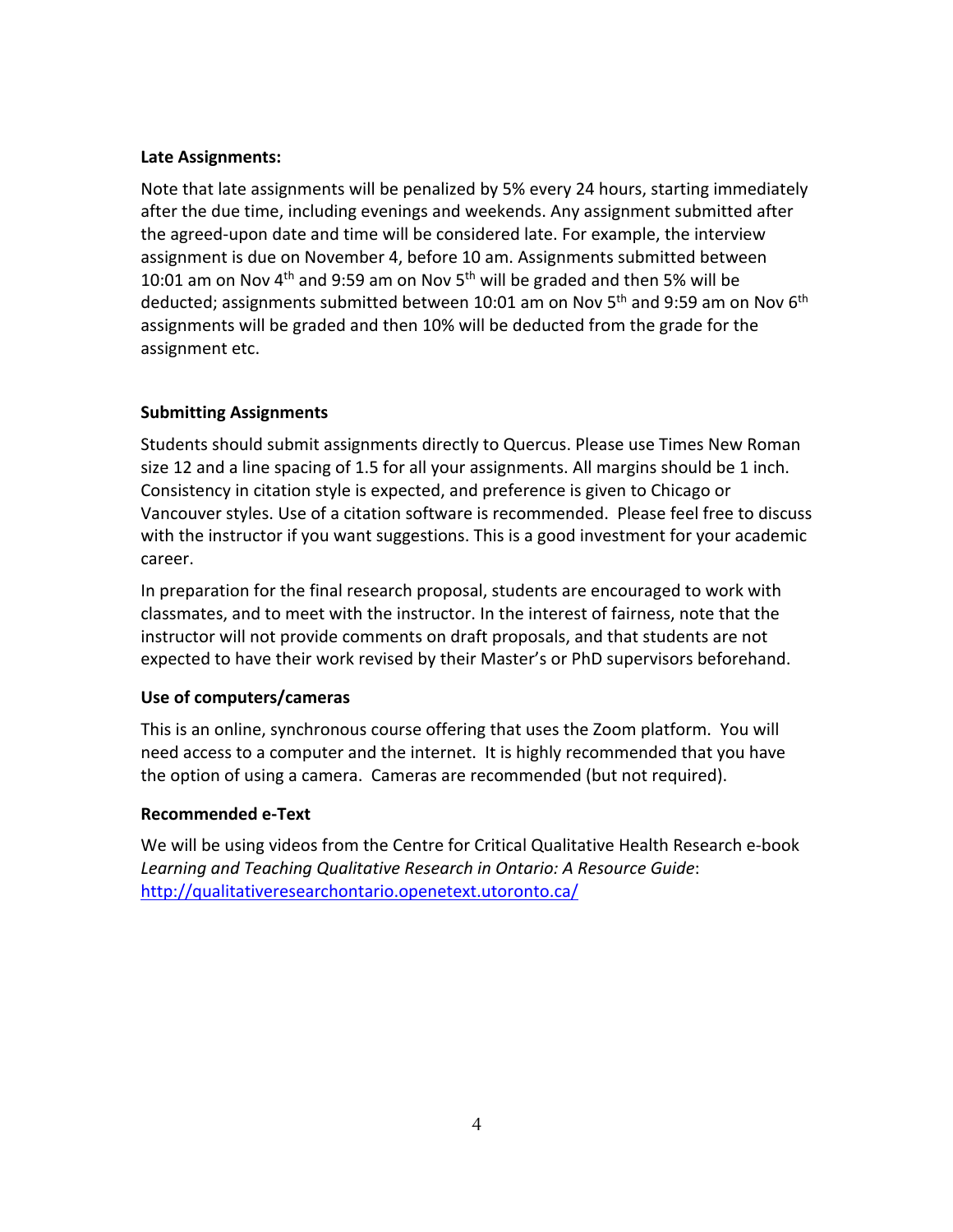# **Topics, Specific Learning Objectives and Readings**

## Block 1: Qualitative Research in Theory and Practice.

#### **Session 1. September 9, 2020. Why use qualitative methods?**

#### *Learning Objectives:*

At the end of this session you should be able to:

- Discuss why qualitative research is important to the health sciences;
- Articulate your own aims for learning/using qualitative inquiry.
- Reflect on and articulate how your past experiences and education have shaped your own assumptions about what can be known, and how it can be known.

#### *Mandatory Readings:*

- 1. Bunniss, S. and D.R. Kelly. 2010. "Research Paradigms in Medical Education." *Medical Education,* Vol. 44, No. 4. 358-66. https://onlinelibrary.wiley.com/doi/full/10.1111/j.1365-2923.2009.03611.x
- 2. Paradis, E. L. Nimmon, D. Wondimagegn, C. Whitehead. "Critical Theory: Broadening our thinking to explore the structural factors at play in health professions education". *Academic Medicine* 2020: 95(6): 842-845. https://journals.lww.com/academicmedicine/fulltext/2020/06000/critical\_theo ry broadening our thinking to.23.aspx

*Watch:* not applicable for this session

## *Recommended Readings:*

- 1. Green, J. and N. Thorogood. 2009. "Qualitative methodology and health research" in *Qualitative methodologies for health research*, Second edition. Sage Publications, Thousand Oaks, CA. 3-34.
- 2. Xavier University Library. 2012. Qualitative versus quantitative research table. http://www.xavier.edu/library/students/documents/qualitative\_quantitative.p df

## **Session 2. September 16, 2020. Qualitative Paradigms and Qualitative Questions**

## *Learning Objectives:*

At the end of this session you should be able to:

• Describe your understanding of qualitative research in terms of research paradigms, worldviews, and politics (i.e. critical research);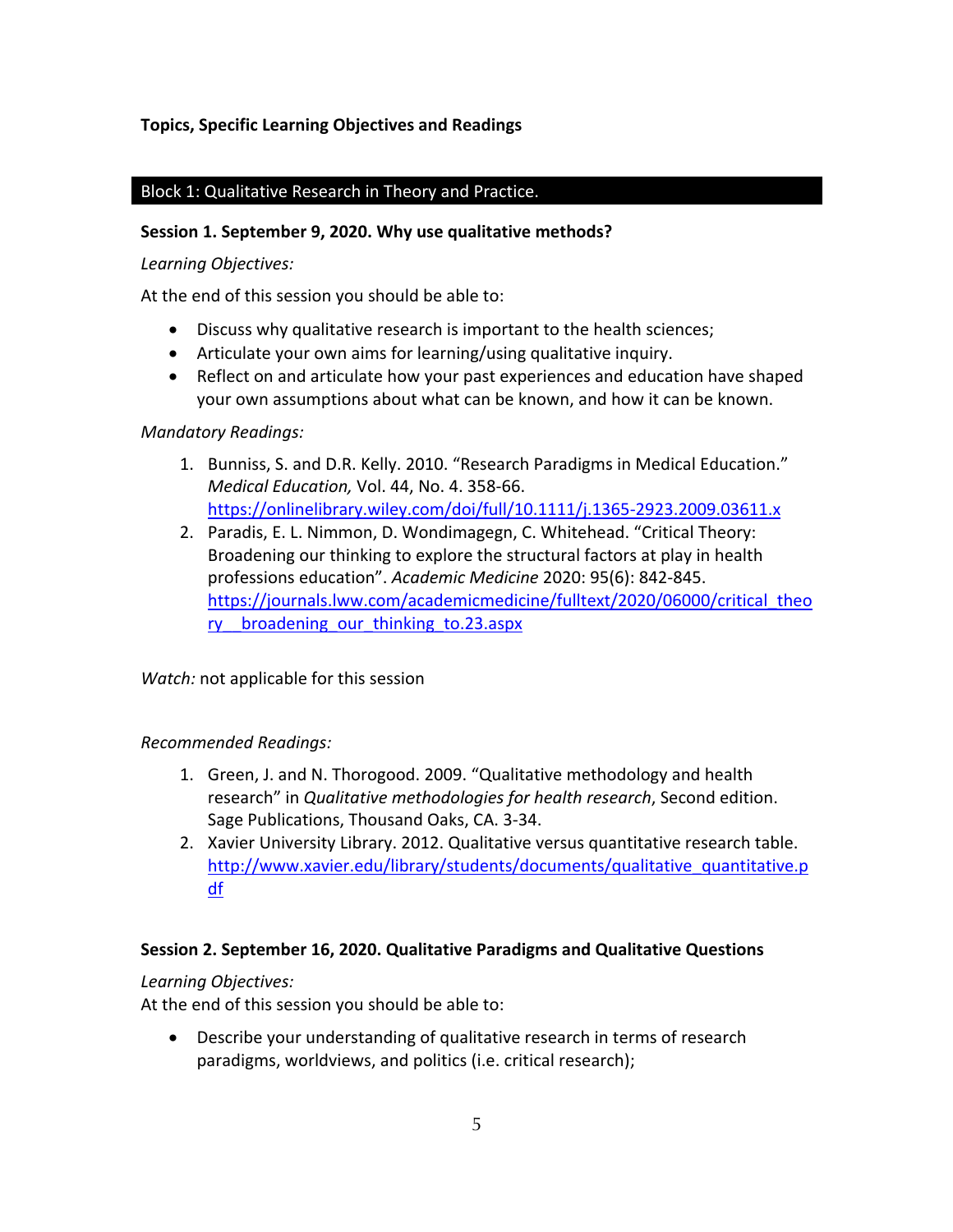- Describe the range of traditions in health research, and where interpretive, critical qualitative research might fit;
- Discuss the characteristics of "good" qualitative research questions
- Describe the affordances and limitations of qualitative research;
- Integrate the knowledge learned so far and start to apply it to your own area of interest.

## *Mandatory Readings:*

- 1. Illing, J. 2014. "Thinking about research: Theoretical perspectives, ethics and scholarship", in T. Swanwick (ed.), *Understanding Medical Education: Evidence, Theory and Practice*, Second Edition. John Wiley & Sons, Ltd. 331-347.
- 2. Ponterotto, J.G. 2005. "Qualitative Research in Counseling Psychology: A Primer on Research Paradigms and Philosophy of Science." *Journal of Counseling Psychology*, Vol. 52, No. 2, 126-136.
- 3. Varpio L. E Paradis, S. Uijtdehaage, M. Young. 2020. The Distinction between theory, theoretical framework and conceptual framework. *Academic Medicine.* 95(7): 989-994. https://journals.lww.com/academicmedicine/Fulltext/2020/07000/The\_Distinc
- tions Between Theory, Theoretical.21.aspx 4. Ellaway RH, A Kehoe, J Illing. 2020. Critical realism and realist inquiry in medical education. *Academic Medicine.* 95(7): 984-988. https://journals.lww.com/academicmedicine/Fulltext/2020/07000/Critical\_Rea lism and Realist Inquiry in Medical.20.aspx

# *Watch:*

Mah, K (2018). Studying Qualitative Research: Nudging my Inner Health Scientist [

https://www.youtube.com/watch?v=mvz35HwHP6A&feature=emb\_logo ] Retrieved from: http://qualitativeresearchontario.openetext.utoronto.ca/.

# *Recommended Readings:*

- 1. Paradis, E, L Nimmon, D Wondimagegn, C Whitehead. 2020. Critical Theory: Broadening our Thinking to Explore Structural Factors at Play in Health Professions Education. *Academic Medicine*. 95(6): 842-845. https://journals.lww.com/academicmedicine/FullText/2020/06000/Critical\_Th eory Broadening Our Thinking to.23.aspx
- 2. Eakin, J. 2016. Educating Critical Qualitative Health Researchers in the Land of the Randomized Controlled Trial. *Qualitative Inquiry*. Vol. 22, No. 2. 107–118. https://journals.sagepub.com/doi/10.1177/1077800415617207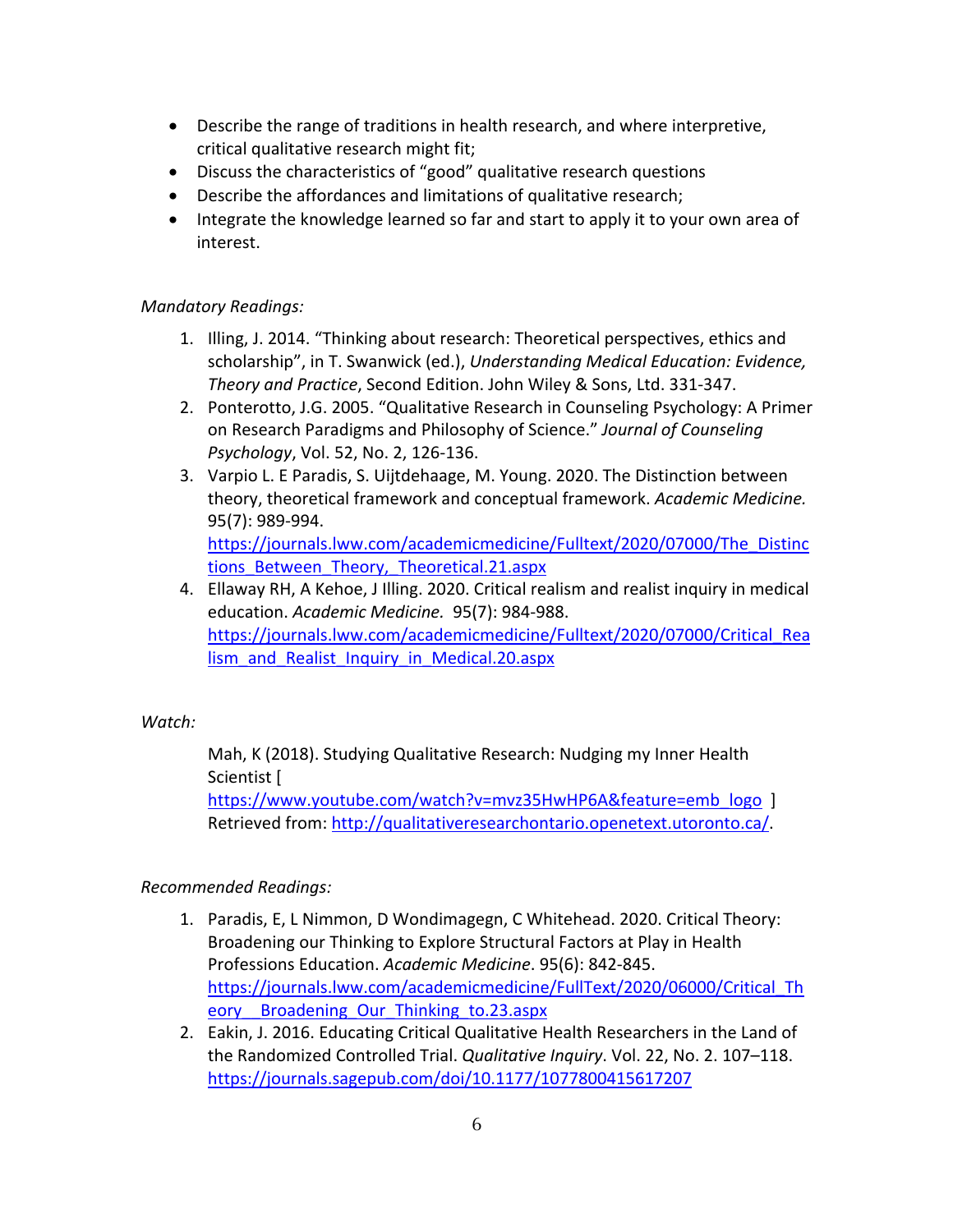3. O'Brien, B.C., Ruddick, V.J. and J.Q. Young. 2016. "Generating Research Questions Appropriate for Qualitative Studies in Health Professions Education." *Academic Medicine.* Vol. 91, No. 12. E16. https://journals.lww.com/academicmedicine/Fulltext/2016/12000/Generating Research Questions Appropriate for.49.aspx

#### **September 23, 2020 Class Cancelled**

## **Session 3. September 30, 2020. Using theory in qualitative research; Four Qualitative Approaches**

#### **SUBMIT ASSIGNMENT 1 BEFORE CLASS**

#### *Learning Objectives:*

At the end of this session you should be able to:

- Articulate the importance of theory as a lens through which to see the world;
- Describe the different ways theory is used in and informs qualitative research;
- Identify and differentiate between four common approaches to qualitative health research: ethnography, phenomenology, grounded theory and case study

## *Mandatory Readings:*

- 1. Creswell, J.W. and Creswell JD (2018) "The Use of Theory." *Research Design: Qualitative, Quantitative, and Mixed Methods Approaches*. Fifth Edition. Los Angeles: Sage. Qualitative research section, pages: 49-74.
- 2. Reeves, S., Albert, M., Kuper, A. and B.D. Hodges. 2008. "Why use theories in qualitative research?" *BMJ.* Vol 337. 631-7. https://www.bmj.com/content/337/bmj.a949
- 3. Creswell J.W. (3rd edition) "Chapter 4: Five Qualitative Approaches to Inquiry" in *Qualitative Inquiry & Research Design. Choosing Among Five Approaches* Los Angeles: Sage. Pages 69-110

*Recommended Readings:*

4. Nimmon, L., Paradis, E., Schrewe, B. and M. Mylopoulos. 2016. "Qualitative rip out series: Integrating theory into qualitative medical education research." *Journal of Graduate Medical Education*, Vol. 8, No. 3. 437-438. doi: http://dx.doi.org/10.4300/JGME-D-16-00206.1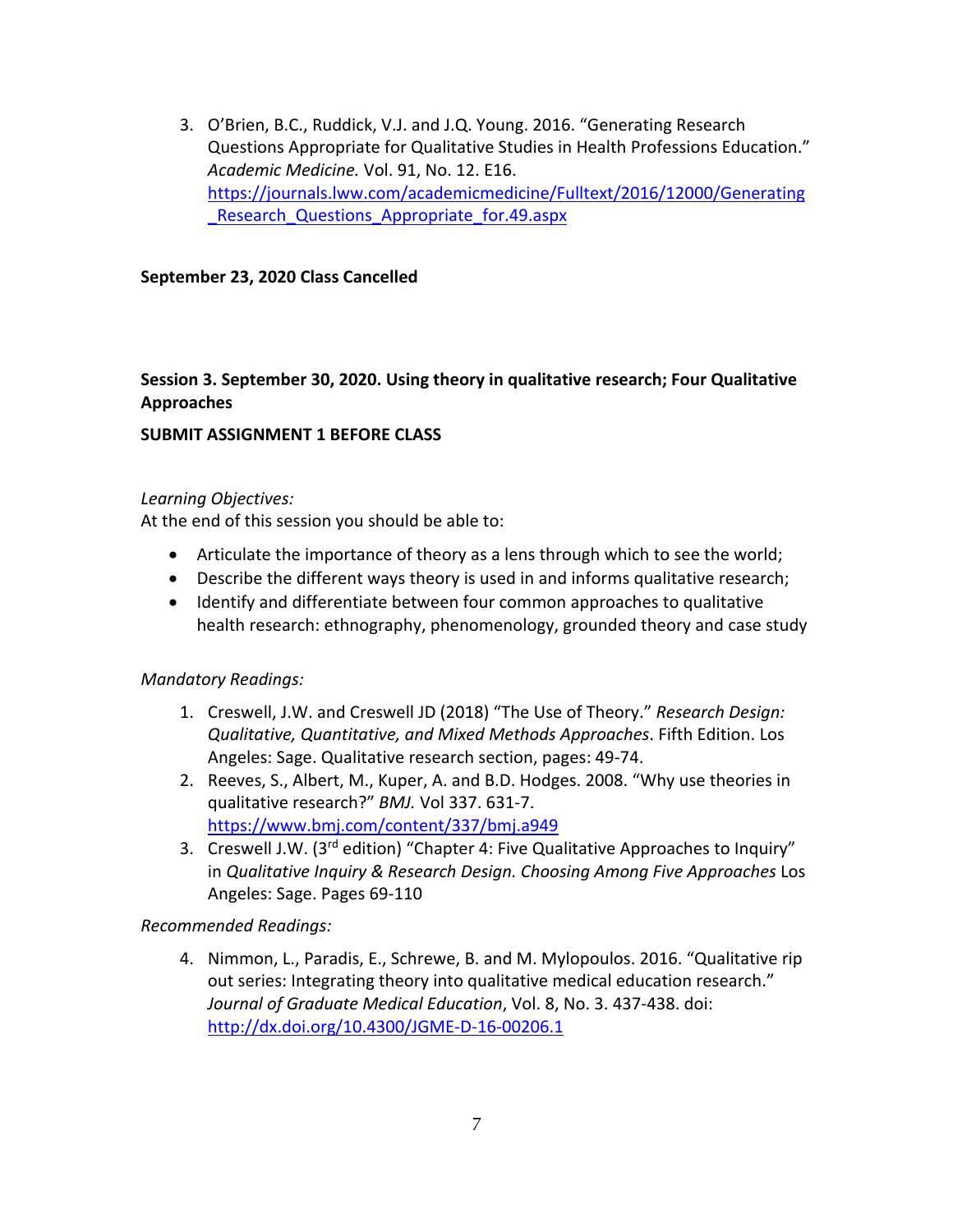5. Paradis: Ethnography in health professions education: Slowing down and thinking deeply - Bressers - 2020 - Medical Education - Wiley Online Library https://onlinelibrary.wiley.com/doi/abs/10.1111/medu.14033

## **Session 4. October 7, 2020. Sampling in qualitative research.**

## *Learning Objectives:*

At the end of this session you should be able to:

- Use specific, scholarly language to talk about the different forms of qualitative research sampling strategies;
- Connect these strategies to implications for knowledge claims.

## *Mandatory Readings:*

- 1. Patton, M. Q. 2002. "Designing Qualitative Studies", in *Qualitative Research & Evaluation Methods Integrating Theory and Practice,* Third Edition. Sage Publications, Thousand Oaks, CA. pp. **230-ff. (only sampling)**.
- 2. Malterud, K., Siersma, V.D. and A.D. Guassoral. 2015. "Sample Size in Qualitative Interview Studies: Guided by Information Power." *Qualitative Health Research*, November 27, 2015. https://journals.sagepub.com/doi/10.1177/1049732315617444
- 3. Sim, J., Saunders, B., Waterfield J. and T. Kingstone. 2018. "Can sample size in qualitative research be determined a priori?" *International Journal of Social Research Methodology*. Vol. 21, No. 5. 619-34. https://www.tandfonline.com/doi/full/10.1080/13645579.2018.1454643

*Recommended Readings:*

4. Paradis, E. 2015. "Unanswered questions on access from the margins." *Medical Education*, Vol. 49, No. 2, 145-146. https://onlinelibrary.wiley.com/doi/full/10.1111/medu.12652

# Block 2: Data Collection. What's the right tool?

## **Session 5. October 14, 2020. Designing and conducting interviews.**

## *Learning Objectives:*

At the end of this session you should be able to:

• Describe the key aspects that determine the success of interviews as a method of data collection;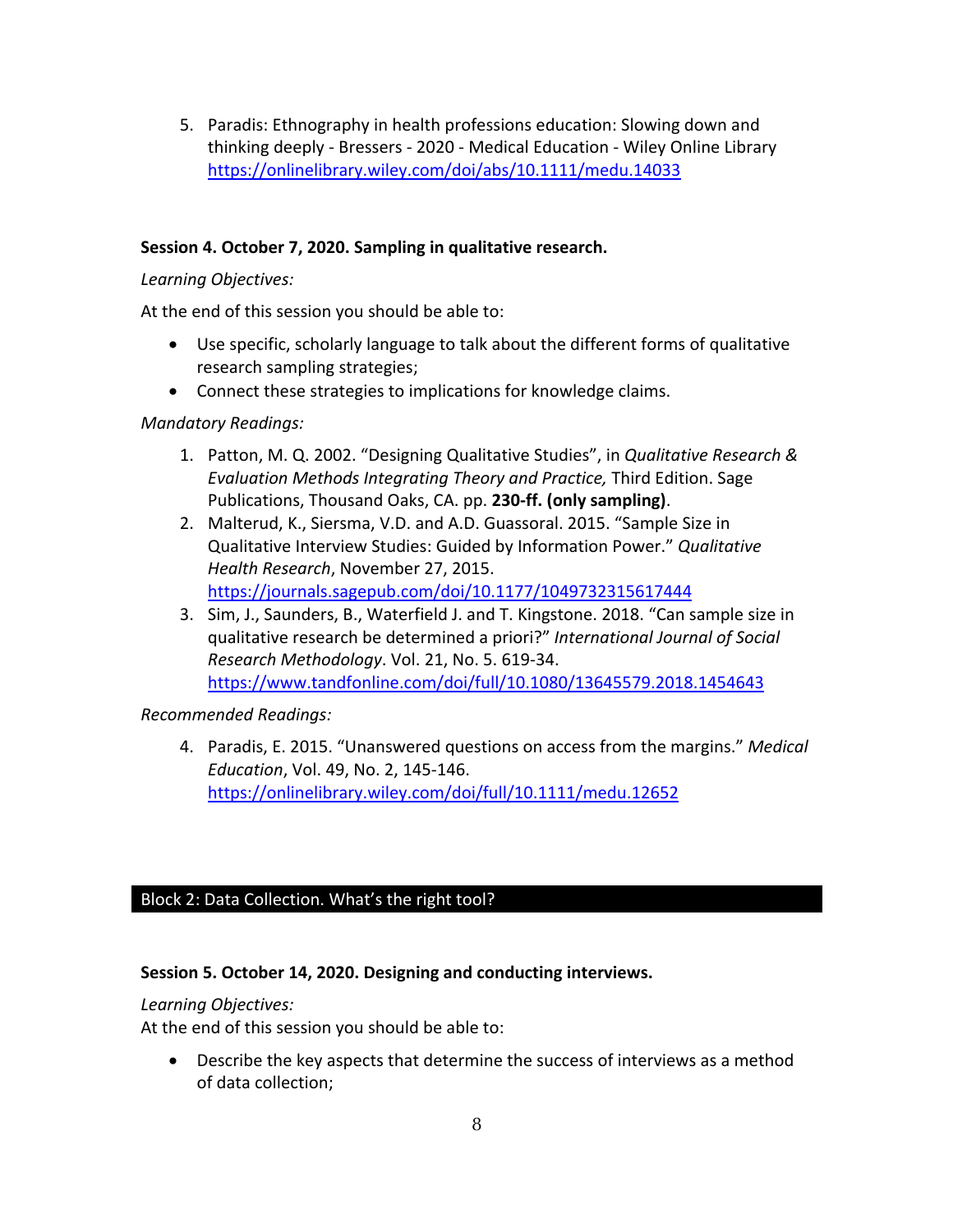- Compare the features of several types of interviews (open-ended, semistructured, and structured);
- Discuss key ethical issues arising during interview research.

## *Mandatory Readings:*

- 1. Kvale, S. and S. Brinkmann. 1996. "Thematizing and Designing an Interview Study", in *InterViews: Learning the Craft of Qualitative Research Interviewing*. Sage Publications: Thousand Oaks, CA. 99-140.
- 2. Fontana, A. and J. Frey. 1994. "Interviewing: The Art of Science", in Denzin, N. and Y.S. Lincoln (ed.) *The Handbook of Qualitative Research.* Thousand Oaks: Sage Publications. 361-376.
- 3. Bourdieu, P., Accardo, A. and Ferguson, P. P. 1999. "Understanding" in *The weight of the world: Social suffering in contemporary society*. Stanford, CA: Stanford University Press. 607-629.

## *Recommended Readings:*

4. DiCicco-Bloom, B. and B.F. Crabtree. 2006. "The qualitative research interview." *Medical Education*, Vol. 40, No.4, 314–321 https://onlinelibrary.wiley.com/doi/full/10.1111/j.1365-2929.2006.02418.x

*Watch:*

Gardner, P. 2018. Qualitative Interviewing – More Than Asking Questions and Getting Answers. CQ E-Learning Qualitative Methods. https://www.youtube.com/watch?v=3nviCBklmfQ

# **Session 6. October 21, 2020. Designing and conducting focus groups.**

# *Learning Objectives:*

At the end of this session you should be able to:

- List the different forms (tools) of data collection methods;
- Describe the key aspects that determine the success of focus groups as a method of data collection;
- Discuss key ethical issues arising during focus group research.

# *Mandatory Readings:*

- 1. Stalmeijer, R.E.E., McNaughton, N. and W.N. Van Mook. 2014. "Using focus groups in medical education research: AMEE Guide No. 91." *Medical Teacher*, Vol. 36, No. 11, 923-939. https://www.tandfonline.com/doi/full/10.3109/0142159X.2014.917165
- 2. Kidd, P.S. and M.B. Parshall. 2000. "Getting the Focus and the Group: Enhancing Analytical Rigor in Focus Group Research." *Qualitative Health Research*, Vol. 10, No. 3, 293-308. https://journals.sagepub.com/doi/abs/10.1177/104973200129118453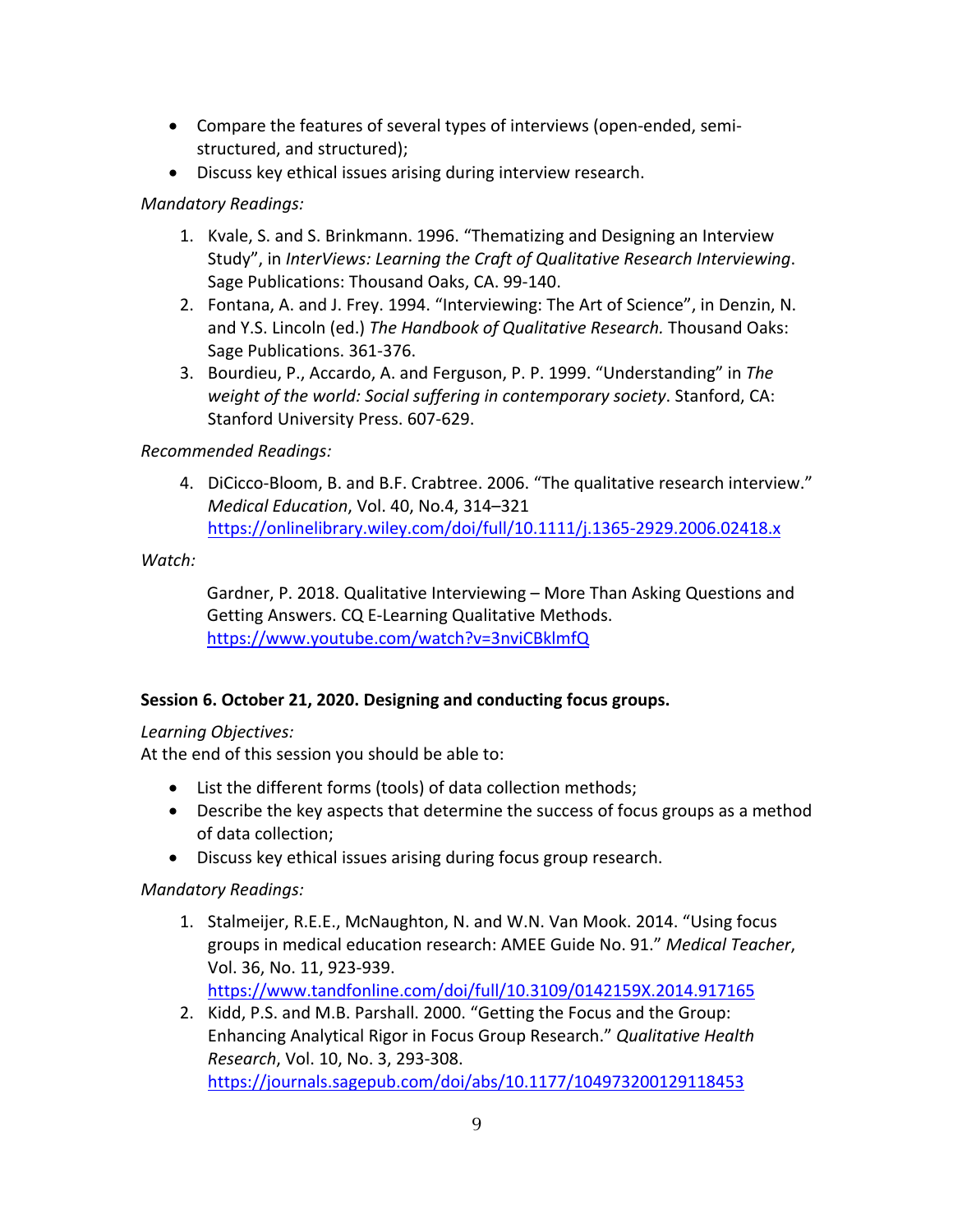## *Recommended Readings:*

3. Green, J. and N. Thorogood. 2014. "Group Interviews," in *Qualitative Methods for Health Research, Third Edition*. Sage Publications: Thousand Oaks, London. 123-146.

*Watch:*

Sakamoto, I. 2018. Focus Groups. CQ E-Learning Qualitative Methods. https://www.youtube.com/watch?v=emHEs3H42rQ

## **Session 7. October 28, 2020. Designing and conducting an observation study.**

## *Learning Objectives:*

At the end of this session you should be able to:

- Explain the key aspects that determine the success of observations as a method of data collection;
- Describe the complexity inherent to description based on observations;
- Discuss issues of emic versus etic perspectives on social phenomena;
- Critically reflect on the concept of triangulation in observational research;
- Integrate the knowledge gained in Block 2 to compare and contrast different forms of data collection, their defining features, strengths and limitations.

## *Mandatory Readings:*

- 1. Allen D. (2010). Fieldwork and participant observation. In I. Bourgeault, R. Dingwall, & R. deVries (Eds.), *SAGE handbook of qualitative methods in health research* (pp. 353-372). Thousand Oaks, CA: SAGE Publications Inc.
- 2. Mulhall, A. 2003. "In the field: notes on observation in qualitative research". *Journal of Advanced Nursing*, Vol. 41, No. 3, 306–313. https://onlinelibrary.wiley.com/doi/full/10.1046/j.1365-2648.2003.02514.x
- 3. Paradis, E. and G Sutkin. January 2017. "Beyond a good story: from Hawthorne effect to reactivity in health professions education research" *Medical Education*. Vol. 51, No. 1. 31-39. https://onlinelibrary.wiley.com/doi/full/10.1111/medu.13122

*Recommended Readings:*

- 1. Paradis, E., Leslie, M. and M.A. Gropper. 2016. "Interprofessional rhetoric and operational realities: an ethnographic study of rounds in four intensive care units." *Advances in Health Sciences Education*. Vol. 21, No. 4. 735-48. doi: https://link.springer.com/article/10.1007/s10459-015-9662-5
- 2. Madison, D.S. 2012. "Introduction to critical ethnography," in *Critical Ethnography,* Second Edition. Sage Publications: Thousand Oaks, CA. 1-15.

*Watch:*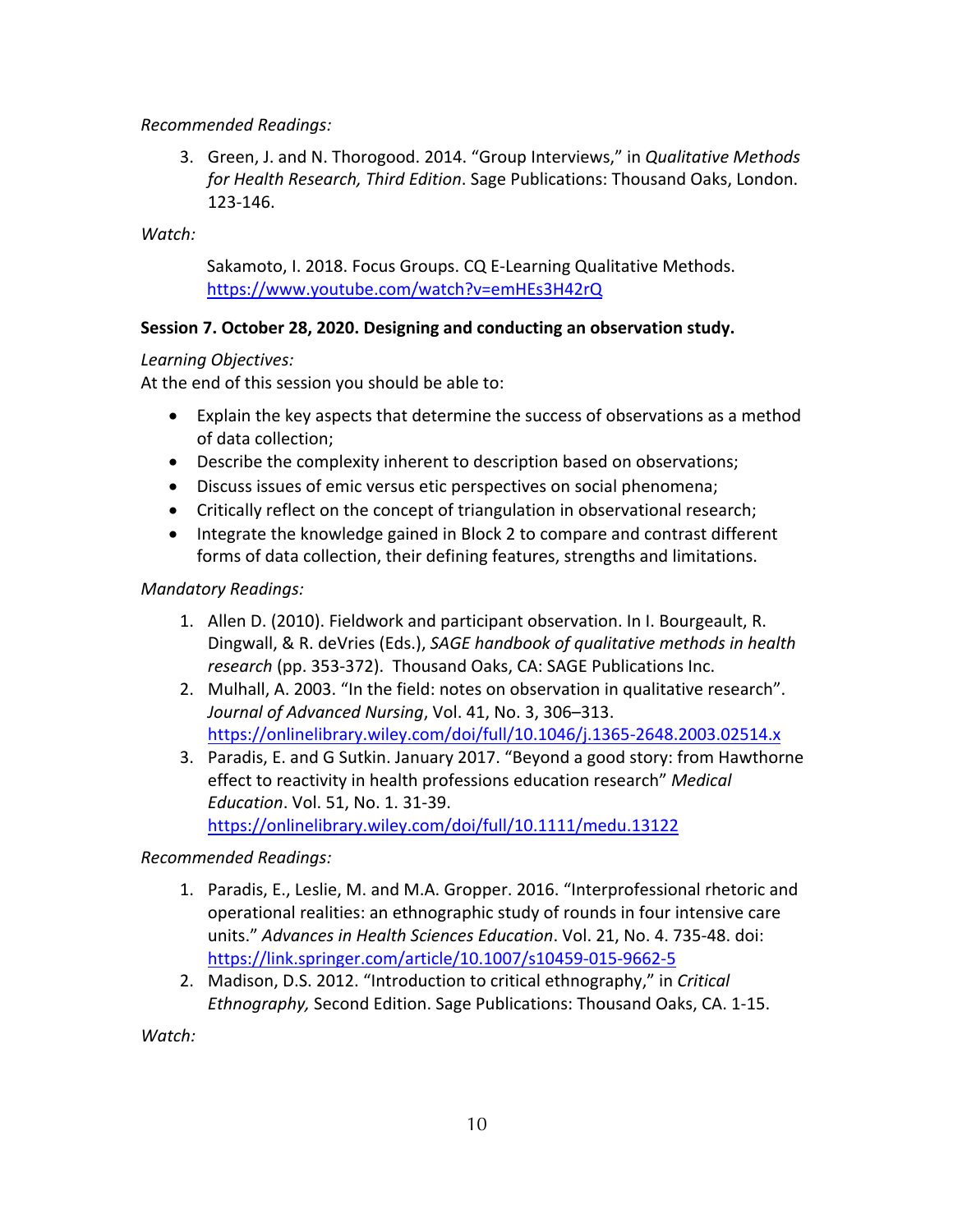Paradis, E. (2018) "(Participant) Observations in Qualitative Health Research." *CQ E-Learning Qualitative Methods*. https://www.youtube.com/watch?v=p\_\_z2cAqAuI

## Block 3: Data Analysis, Quality, Rigor and Ethics, Writing the Manuscript

## **Session 8. November 4, 2020. What do I do with my data? Data analysis strategies I**

## **SUBMIT ASSIGNMENT 2 BEFORE CLASS**

#### *Learning Objectives:*

At the end of this session you should be able to:

- Compare the broad features of different types of coding (open vs. directed, theoretically-driven coding, grounded theory, frequency coding);
- Describe how different forms of coding lead to different findings;
- Critically discuss the language of theme emergence;
- Reflect on the practice of coding and its connection to knowledge claims, including the role of subjectivity in data analysis.

## *Mandatory Readings:*

- 1. Braun, V. and V. Clarke. 2006. "Using thematic analysis in psychology." *Qualitative Research in Psychology*. 3(1): 77-101. https://www.tandfonline.com/doi/abs/10.1191/1478088706qp063oa
- 2. Hsieh, H.F. and S.E. Shannon. 2005. "Three approaches to qualitative content analysis." *Qualitative Health Research*. Vol. 15, No. 9. 1277-88. https://journals.sagepub.com/doi/10.1177/1049732305276687
- 3. Boeije, H. 2002. "A Purposeful Approach to the Constant Comparative Method in the Analysis of Qualitative Interviews". *Quality and Quantity*, Vol. 36, No. 4, 391-409.

https://link.springer.com/article/10.1023/A:1020909529486

#### *Watch:*

Eakin, J. (2018) Qualitative Analysis and Interpretation I: Theoretical Background and Introduction. CQ E-Learning Qualitative Methods. https://www.youtube.com/watch?v=hHQhzdV1UxE

# **Session 9. November 11, 2020. What do I do with my data? Data analysis strategies II: Coding**

*Learning Objectives:*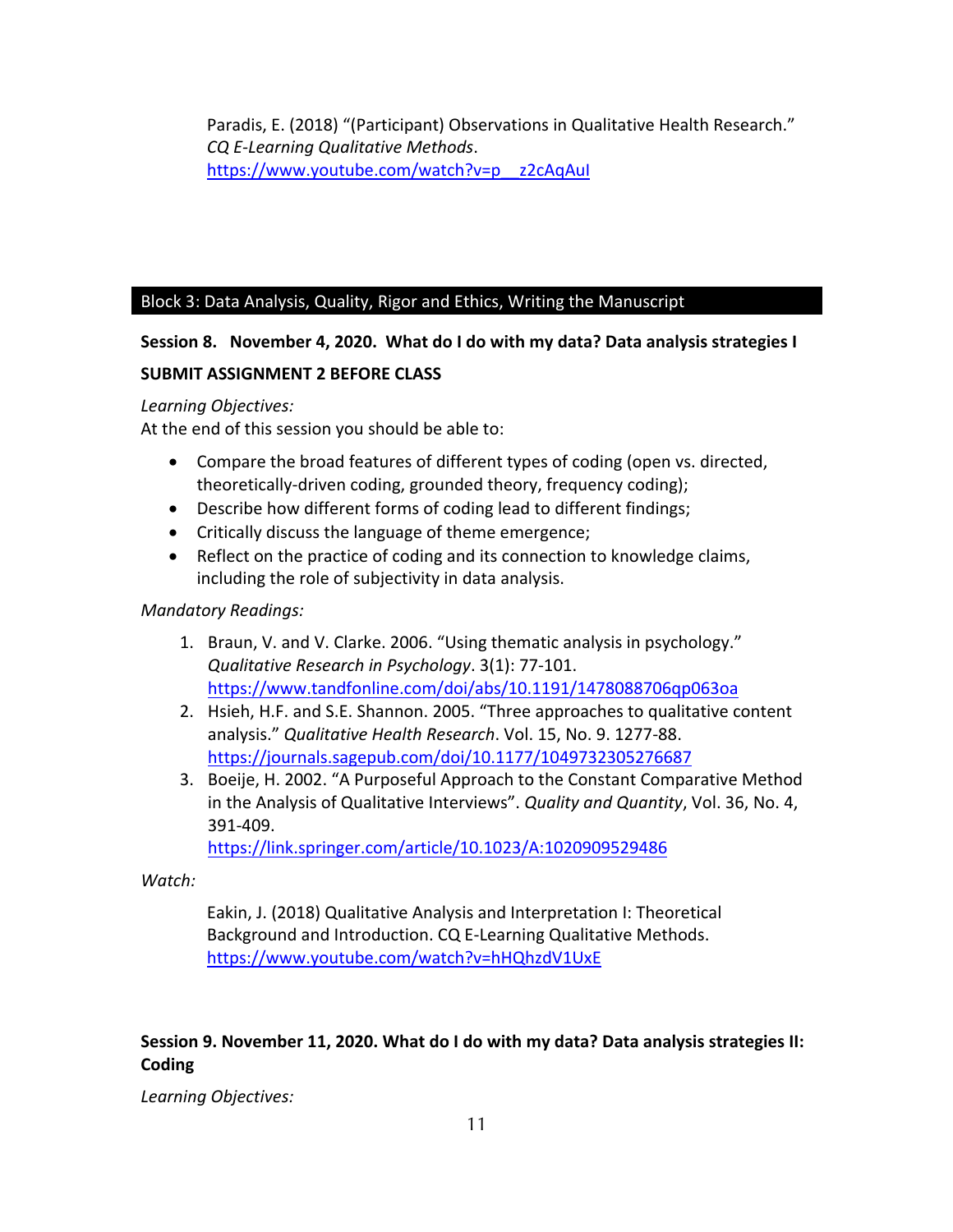• Same as previous week.

*Mandatory Readings:*

- 1. Frankham J., Stronacha, I., Bibi-Nawaza, S., Cahilla, G., Cuia, V., Dymokea, K., Dunga, M.T., Lungkaa, P., Mat-Soma, H. and M.M. Khira. 2014. "De-skilling data analysis: the virtues of dancing in the dark." *International Journal of Research and Method in Education*, Vol. 37, No. 1, 87-100. https://www.tandfonline.com/doi/full/10.1080/1743727X.2013.795531
- 2. Finlay, L. 2002. "'Outing' the Researcher: The Provenance, Process, and Practice of Reflexivity." *Qualitative Health Research*, Vol. 12, No. 4. 531-545. https://journals.sagepub.com/doi/10.1177/104973202129120052

Recommended:

1. Lynch, M. 2000. Against reflexivity as an academic virtue and source of privileged knowledge." *Theory, Culture & Society, Vol. 17 No. 3. 26-54.* https://journals.sagepub.com/doi/10.1177/02632760022051202

*Watch:* 

Eakin, J. (2018) Qualitative Analysis and Interpretation II: Key principles and Analytic Devices. CQ E-Learning Qualitative Methods. https://www.youtube.com/watch?time\_continue=247&v=ogeT7UPTTgI

# **Session 10. November 18, 2020. What do I do with my data? Data analysis strategies III: Moving Beyond Coding**

*Learning Objectives:*

• Same as previous week

*Mandatory Readings:*

- 1. Lucas K, S, D'Enbeau. (2013) Moving Beyond Themes: Reimagining the qualitative analysis curriculum. Qualitative Communication Research. 2(2): 213-227. https://ir.library.louisville.edu/cgi/viewcontent.cgi?article=1350&context=fa culty
- 2. Thorne, S. (2020) Beyond theming: Making qualitative studies matter. *Nursing Inquiry*. 27:e12343. https://onlinelibrary.wiley.com/doi/epdf/10.1111/nin.12343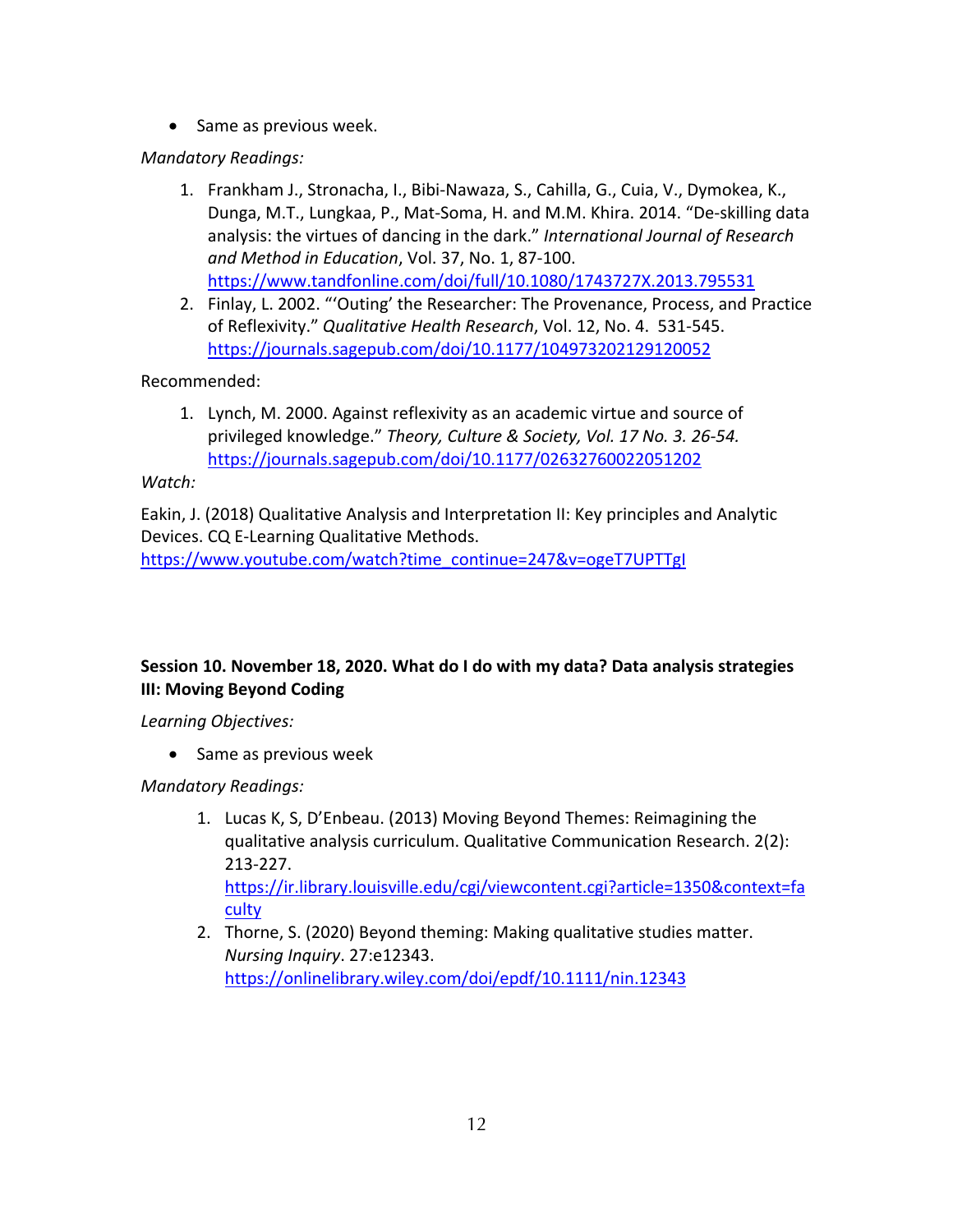# **Session 11. November 25, 2020. Quality and rigour in qualitative research**

## *Learning Objectives:*

At the end of this session you should be able to:

- Situate debates over the *rigour* and *quality* of qualitative research in historical context;
- Use scientific language to describe quality and rigour in qualitative research;
- Discuss critically the strengths and limitations of a checklist approach to qualitative research.

# *Mandatory Readings:*

- 1. O'Brien, B.C., Harris, I.B., Beckman, T.J., Reed, D.A. and D.A. Cook. 2014. "A synthesis of recommendations." *Academic Medicine*, Vol. 89, No. 9. 1245-1251. https://journals.lww.com/academicmedicine/fulltext/2014/09000/standards\_f or reporting qualitative research a.21.aspx
- 2. Varpio, L., Ajjawi, R., Monrouxe, L.V., O'Brien, B., and C.E. Rees. 2017. Shedding the cobra effect: problematising thematic emergence, triangulation, saturation and member checking. Medical Education. Vol. 51, No. 1. 40-50. https://onlinelibrary.wiley.com/doi/full/10.1111/medu.13124
- 3. Eakin, J. and E Mykhalovskiy. 2003. "Reframing the evaluation of qualitative health research: reflections on a review of appraisal guidelines in the health sciences." *Journal of Evaluation in Clinical Practice*. https://onlinelibrary.wiley.com/doi/full/10.1046/j.1365-2753.2003.00392.x

# *Recommended Readings:*

- 1. Frambach, J.M., Van der Vleuten, C.P.M. and S.J. Durning. 2013. "Last page: Quality criteria in qualitative and quantitative research." A*cademic Medicine*, Vol. 88, No. 4. 552. https://journals.lww.com/academicmedicine/Citation/2013/05000/AM\_Last\_P age The MCAT Exam Comparing the 1991.39.aspx
- 2. Barbour, R.S. 2001. "Checklists for improving rigour in qualitative research: a case of the tail wagging the dog?" *BMJ*, Vol. 322, 7294. 1115-1117. https://www.bmj.com/content/322/7294/1115
- 3. Malterud, K. 2001. "Qualitative research: standards, challenges, and guidelines." *The Lancet*, Vol. 358. 483-488. https://www.sciencedirect.com/science/article/pii/S0140673601056276?via%3 Dihub
- 4. Cho, J. and A. Trent. 2006. "Validity in qualitative research revisited." *Qualitative Research.* https://journals.sagepub.com/doi/abs/10.1177/1468794106065006